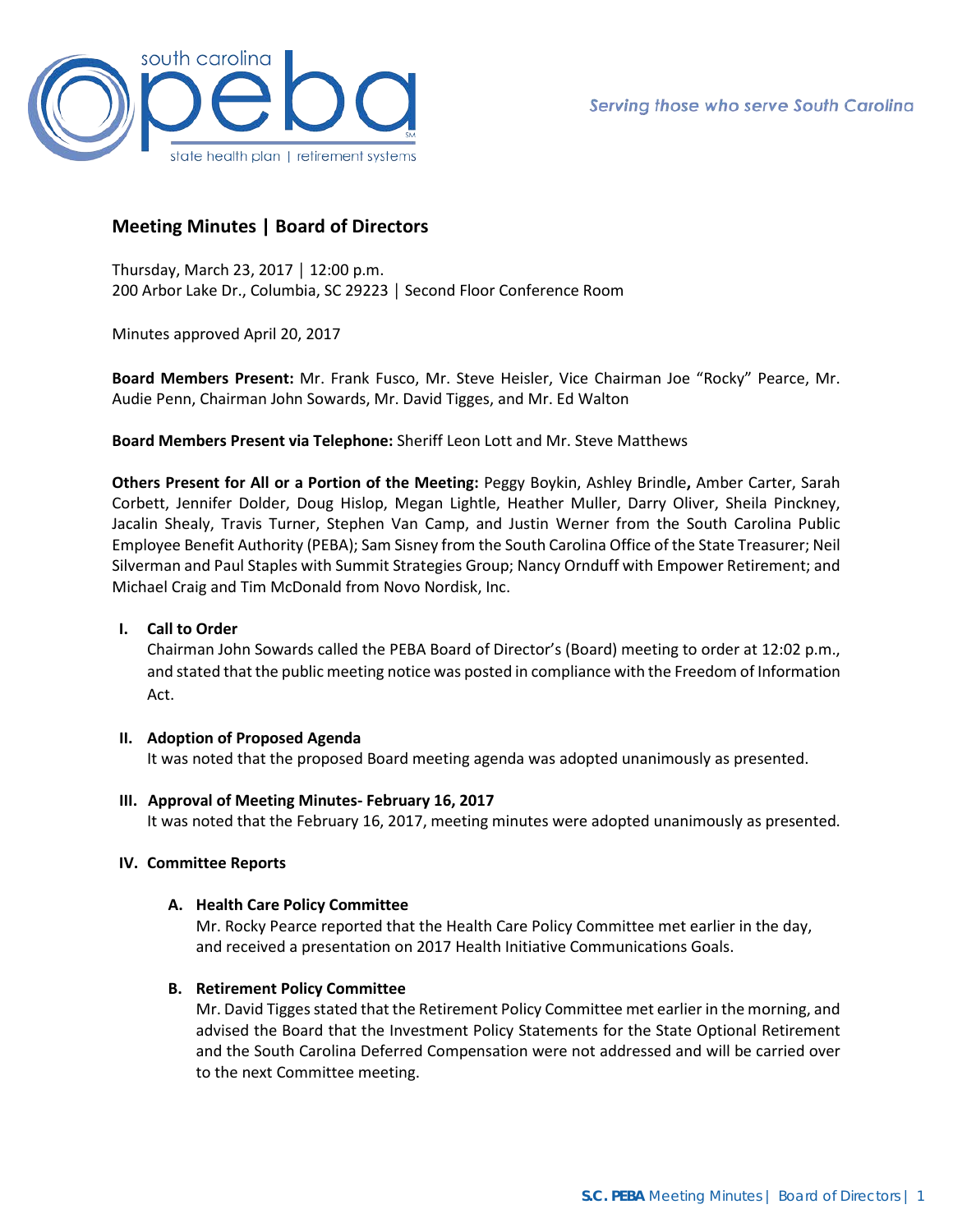Mr. Tigges introduced Mr. Paul Staples from Summit Strategies who provided background information on each of the three motions that the Committee approved.

Mr. Tigges stated that the Retirement Policy Committee made a motion to recommend that the full Board adopt the modified South Carolina Deferred Compensation Program Stable Value Fund Guidelines. Chairman Sowards stated that a Committee motion does not require a second. The motion passed unanimously.

Mr. Tigges stated that the Retirement Policy Committee made a motion to recommend that the full Board replace the BlackRock Inflation Protected Bond Fund in the South Carolina Deferred Compensation Program fund lineup with the Fidelity Inflation Protected Bond Fund. Chairman Sowards stated that a Committee motion does not require a second. The motion passed unanimously.

Mr. Tigges stated that the Retirement Policy Committee made a motion to recommend that the full Board replace the Victory Munder Mid Cap Growth Fund in the South Carolina Deferred Compensation Program fund lineup with the Hartford MidCap Fund. Chairman Sowards stated that a Committee motion does not require a second. The motion passed unanimously.

Responding to a question from Chairman Sowards, Mr. Staples confirmed that both fund replacements are in compliance with the South Carolina Deferred Compensation Investment Policy Statement criteria.

#### **C. Finance, Administration, Audit and Compliance (FAAC) Committee**

Mr. Steve Matthews advised that the FAAC Committee met on March 22, 2017, and received a presentation regarding Cyber Insurance. Mr. Matthews stated that after reviewing the three options for incident responses services, the Committee agreed with Staff's recommendation to procure a broker to assist in the purchase of Cyber Liability Insurance.

Mr. Matthews also reported that Mr. John Page, Director of Internal Audit, and Ms. Shawunda Baker, Internal Auditor, provided the PEBA internal audit reports including:

- A. Retirement Claim Reviews
- B. Securities Lending Account Reviews
- C. Data Security Software Patches
- D. Internal Audit Plan Status Report
- E. SC PEBA Internal Audit Plan for 2017

Mr. Matthews stated that the FAAC Committee made a motion to approve the 2017 PEBA Internal Audit Plan. Chairman Sowards stated that a Committee motion does not require a second. The motion passed unanimously.